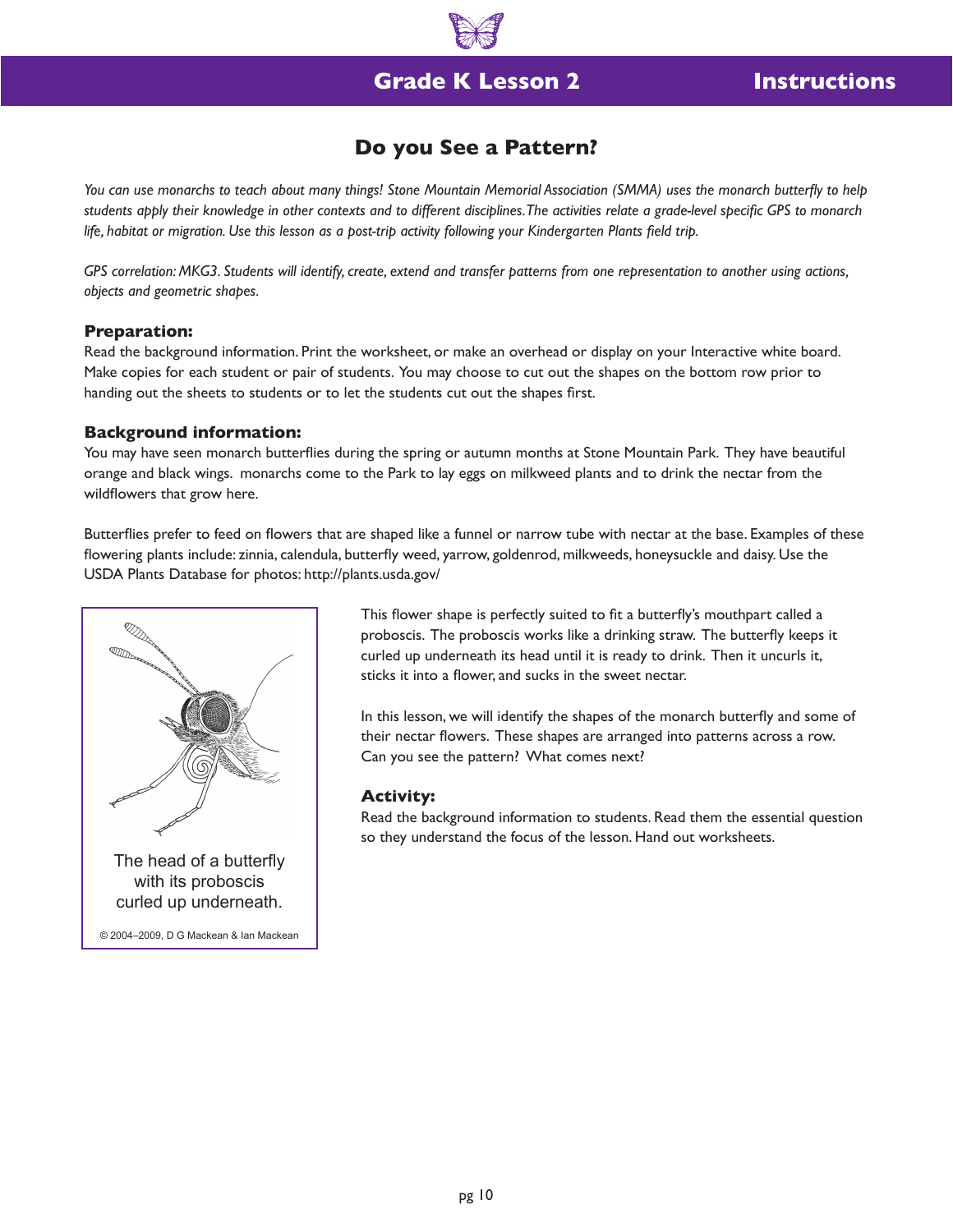

# **Grade K Lesson 2**

# **Student Worksheet**

## **Essential Question:**

To extend the pattern in each row, what shape should be in the blank square? Cut out and use the shapes at the bottom of the page to fill in the blanks.









Cut out the shapes in the row below and use them to extend the patterns in the rows above. Some may be extra!